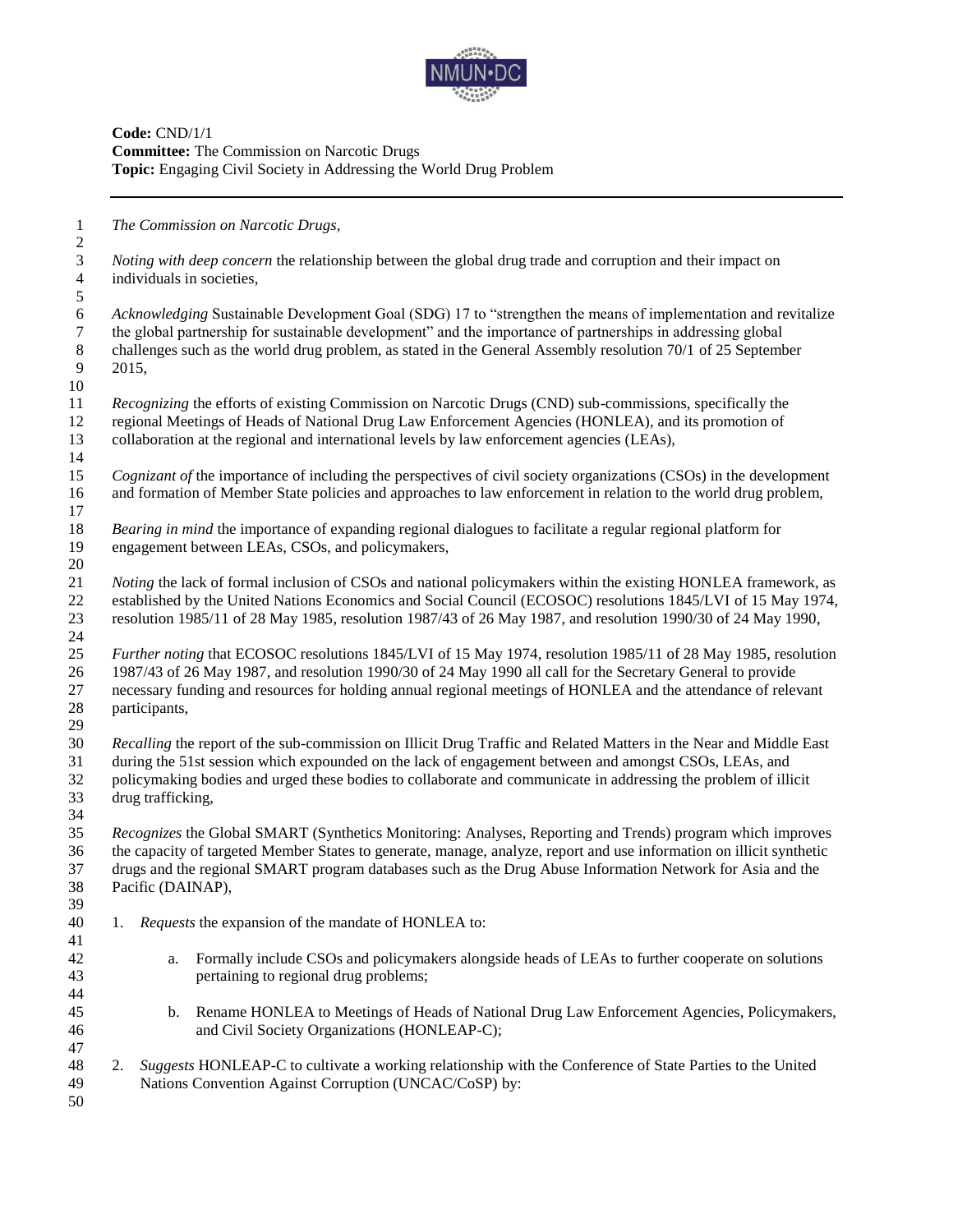| 51<br>52<br>53       |    | a.                                                                                                                                                                                                                                                       | Submitting their annual reports to the UNCAC/CoSP for consideration of how the global drug trade<br>relates to corruption;                                                                                                                                                                                                     |
|----------------------|----|----------------------------------------------------------------------------------------------------------------------------------------------------------------------------------------------------------------------------------------------------------|--------------------------------------------------------------------------------------------------------------------------------------------------------------------------------------------------------------------------------------------------------------------------------------------------------------------------------|
| 54<br>55             |    | b.                                                                                                                                                                                                                                                       | Developing a more established relationship of communication through continual dialogue;                                                                                                                                                                                                                                        |
| 56<br>57<br>58       | 3. |                                                                                                                                                                                                                                                          | Suggests HONLEAP-C to continue using ad hoc working groups during its regular annual meetings with the<br>included perspectives of CSOs, policymakers, and heads of LEAs to focus on topics as specifically related to<br>the world drug problem, including current prevalent issues to be addressed in the next year such as: |
| 59<br>60<br>61       |    | a.                                                                                                                                                                                                                                                       | Law enforcement and civil society engagement focusing on trust building between law enforcement<br>agencies and communities;                                                                                                                                                                                                   |
| 62<br>63<br>64       |    | b.                                                                                                                                                                                                                                                       | Gang-violence and the impact of local and transnational drug trade in supporting its perpetuation;                                                                                                                                                                                                                             |
| 65<br>66             |    | c.                                                                                                                                                                                                                                                       | Corruption and the negative role it plays on implementation of drug-related policies and laws;                                                                                                                                                                                                                                 |
| 67<br>68             |    | d.                                                                                                                                                                                                                                                       | Trafficking of drugs and the promotion of information sharing regarding trafficking routes and flows;                                                                                                                                                                                                                          |
| 69<br>70<br>71       |    | e.                                                                                                                                                                                                                                                       | Formal and informal alternative development programs focusing on addressing sourcing, distributing,<br>and consuming illicit drugs;                                                                                                                                                                                            |
| 72<br>73             |    | f.                                                                                                                                                                                                                                                       | Perceptions and stigmas related to the consumption of drugs and its criminalization;                                                                                                                                                                                                                                           |
| 74<br>75<br>76<br>77 | 4. | Calls upon participating CSOs to report their data and findings to the SMART database and its regional<br>programs to expand on current statistics and facilitate the inclusion of highly localized data, particularly in<br>relation to transit routes; |                                                                                                                                                                                                                                                                                                                                |
| 78<br>79<br>80<br>81 | 5. | Requests the Secretary-General to adopt the necessary measures and to provide the financial resources required<br>in collaboration with the CND for the inclusion of CSOs and policymakers into HONLEAP-C to convene the<br>meeting;                     |                                                                                                                                                                                                                                                                                                                                |
| 82<br>83             | 6. | <i>Endorses</i> collaborative efforts between CSOs and Member States towards addressing issues concerning the<br>regional and world drug problem through the platform provided by HONLEAP-C.                                                             |                                                                                                                                                                                                                                                                                                                                |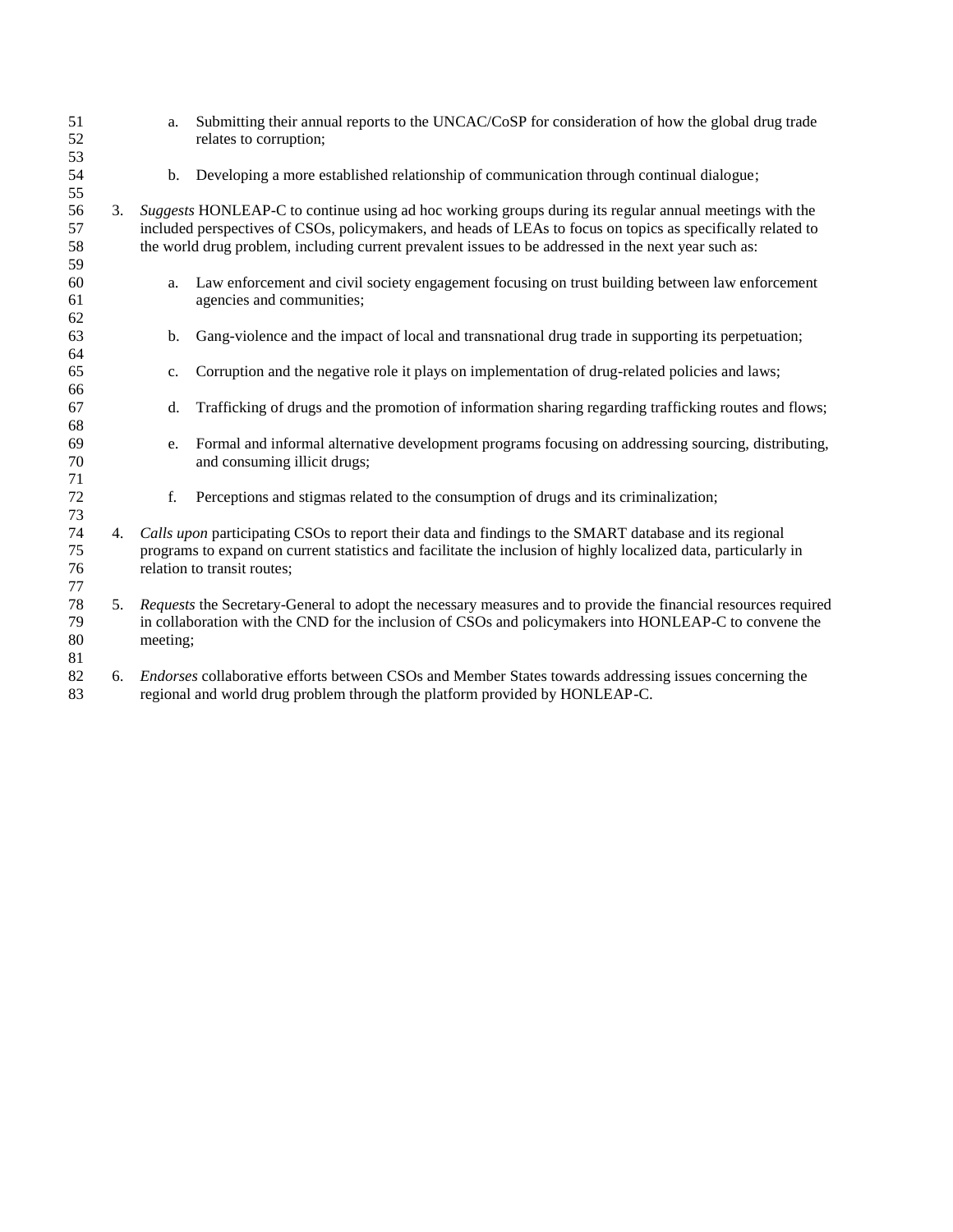

**Code:** CND/1/2 **Committee:** Commission on Narcotic Drugs **Topic:** Engaging Civil Society in Addressing the World Drug Problem

| <i>Emphasizing</i> the importance of General Assembly resolution 70/1 of 25 September 2015, 2030 Agenda for<br>86<br>87<br>Sustainable Development, and the achievement of adopting the Sustainable Development Goals (SDGs), specifically<br>88<br>Goal Three on Good Health and Well-Being,<br>89<br>90<br>Viewing with appreciation the success of the joint United Nation Program on HIV/AIDS,<br>91<br>92<br>Recognizing the negative effects of illicit drug trade and consumption as well as underutilized capacity of civil<br>93<br>society for improving education and civil engagement practices and policies as stated in General Assembly<br>94<br>resolution S-30/1 of the 19 April 2016 UN General Assembly Special Session (UNGASS 2016),<br>95<br>96<br>Guided by suggestions to engage civil society in programs directed to education and prevention of drug usage, as<br>97<br>stated in General Assembly resolution 50/81 of 13 March 1996, specifically subject 77 and 78,<br>98<br>99<br>Acknowledging General Assembly resolution S-30/1 of 13 March 2016 and the importance of adapting prevention<br>approaches through technological advances such as social media,<br>Advises Member States to participate in similar accelerated and comprehensive global action from the United<br>1.<br>Nations Programme on the World Drug Problem (UNWDP) by:<br>Designating mechanisms to involve civil society, including civil society organizations (CSOs), non-<br>105<br>a.<br>governmental organizations (NGOs), and people dealing with illicit drug usage, at all levels;<br>106<br>107<br>Encouraging and supporting CSOs in implementing education framework guided towards preventing<br>108<br>b.<br>illicit drug trade and consumption along with education, people working in rehabilitation, and medical<br>109<br>establishments;<br>110<br>111<br>Requesting participation of narcotic drug users, medial students, and vulnerable groups to drug abuse,<br>112<br>c.<br>113<br>particularly youth groups;<br>114<br>115<br>Recognizing the effectiveness of cooperation among existing CSOs toward reinforcing preventative education<br>2.<br>programs aimed at vulnerable youth and by:<br>116<br>117<br>Endorsing collaborative efforts of The Division of Social Policy and Development Youth as addressed<br>118<br>a.<br>in The World Programme of Action for Youth on Drug Abuse (WPAY);<br>119<br>120<br>Supporting the creation of such programs developed at a local level, catered to the unique challenges<br>121<br>b.<br>122<br>that afflict a given community based on their demographics;<br>123<br>124<br>Recommends UNODC engage in multilateral efforts with CSOs and NGOs to raise awareness of the world drug<br>3.<br>125<br>problem by:<br>Creating and implementing online surveys;<br>c.<br>Using social media campaigns and advertisements;<br>d.<br><i>Encourages</i> Member States to adhere to General Assembly resolution S-30/1 of 13 March 2016 by expanding<br>4.<br>programs and policies focused on prevention and education regarding the world drug problem through the<br>engagement of civil society organizations | 84<br>85 | The Commission on Narcotic Drugs, |  |  |  |
|-----------------------------------------------------------------------------------------------------------------------------------------------------------------------------------------------------------------------------------------------------------------------------------------------------------------------------------------------------------------------------------------------------------------------------------------------------------------------------------------------------------------------------------------------------------------------------------------------------------------------------------------------------------------------------------------------------------------------------------------------------------------------------------------------------------------------------------------------------------------------------------------------------------------------------------------------------------------------------------------------------------------------------------------------------------------------------------------------------------------------------------------------------------------------------------------------------------------------------------------------------------------------------------------------------------------------------------------------------------------------------------------------------------------------------------------------------------------------------------------------------------------------------------------------------------------------------------------------------------------------------------------------------------------------------------------------------------------------------------------------------------------------------------------------------------------------------------------------------------------------------------------------------------------------------------------------------------------------------------------------------------------------------------------------------------------------------------------------------------------------------------------------------------------------------------------------------------------------------------------------------------------------------------------------------------------------------------------------------------------------------------------------------------------------------------------------------------------------------------------------------------------------------------------------------------------------------------------------------------------------------------------------------------------------------------------------------------------------------------------------------------------------------------------------------------------------------------------------------------------------------------------------------------------------------------------------------------------------------------------------------------------------------------------------------------------------------------------------------------------------------------------------------------------------------------------------|----------|-----------------------------------|--|--|--|
|                                                                                                                                                                                                                                                                                                                                                                                                                                                                                                                                                                                                                                                                                                                                                                                                                                                                                                                                                                                                                                                                                                                                                                                                                                                                                                                                                                                                                                                                                                                                                                                                                                                                                                                                                                                                                                                                                                                                                                                                                                                                                                                                                                                                                                                                                                                                                                                                                                                                                                                                                                                                                                                                                                                                                                                                                                                                                                                                                                                                                                                                                                                                                                                               |          |                                   |  |  |  |
|                                                                                                                                                                                                                                                                                                                                                                                                                                                                                                                                                                                                                                                                                                                                                                                                                                                                                                                                                                                                                                                                                                                                                                                                                                                                                                                                                                                                                                                                                                                                                                                                                                                                                                                                                                                                                                                                                                                                                                                                                                                                                                                                                                                                                                                                                                                                                                                                                                                                                                                                                                                                                                                                                                                                                                                                                                                                                                                                                                                                                                                                                                                                                                                               |          |                                   |  |  |  |
|                                                                                                                                                                                                                                                                                                                                                                                                                                                                                                                                                                                                                                                                                                                                                                                                                                                                                                                                                                                                                                                                                                                                                                                                                                                                                                                                                                                                                                                                                                                                                                                                                                                                                                                                                                                                                                                                                                                                                                                                                                                                                                                                                                                                                                                                                                                                                                                                                                                                                                                                                                                                                                                                                                                                                                                                                                                                                                                                                                                                                                                                                                                                                                                               |          |                                   |  |  |  |
|                                                                                                                                                                                                                                                                                                                                                                                                                                                                                                                                                                                                                                                                                                                                                                                                                                                                                                                                                                                                                                                                                                                                                                                                                                                                                                                                                                                                                                                                                                                                                                                                                                                                                                                                                                                                                                                                                                                                                                                                                                                                                                                                                                                                                                                                                                                                                                                                                                                                                                                                                                                                                                                                                                                                                                                                                                                                                                                                                                                                                                                                                                                                                                                               |          |                                   |  |  |  |
|                                                                                                                                                                                                                                                                                                                                                                                                                                                                                                                                                                                                                                                                                                                                                                                                                                                                                                                                                                                                                                                                                                                                                                                                                                                                                                                                                                                                                                                                                                                                                                                                                                                                                                                                                                                                                                                                                                                                                                                                                                                                                                                                                                                                                                                                                                                                                                                                                                                                                                                                                                                                                                                                                                                                                                                                                                                                                                                                                                                                                                                                                                                                                                                               |          |                                   |  |  |  |
|                                                                                                                                                                                                                                                                                                                                                                                                                                                                                                                                                                                                                                                                                                                                                                                                                                                                                                                                                                                                                                                                                                                                                                                                                                                                                                                                                                                                                                                                                                                                                                                                                                                                                                                                                                                                                                                                                                                                                                                                                                                                                                                                                                                                                                                                                                                                                                                                                                                                                                                                                                                                                                                                                                                                                                                                                                                                                                                                                                                                                                                                                                                                                                                               |          |                                   |  |  |  |
|                                                                                                                                                                                                                                                                                                                                                                                                                                                                                                                                                                                                                                                                                                                                                                                                                                                                                                                                                                                                                                                                                                                                                                                                                                                                                                                                                                                                                                                                                                                                                                                                                                                                                                                                                                                                                                                                                                                                                                                                                                                                                                                                                                                                                                                                                                                                                                                                                                                                                                                                                                                                                                                                                                                                                                                                                                                                                                                                                                                                                                                                                                                                                                                               |          |                                   |  |  |  |
|                                                                                                                                                                                                                                                                                                                                                                                                                                                                                                                                                                                                                                                                                                                                                                                                                                                                                                                                                                                                                                                                                                                                                                                                                                                                                                                                                                                                                                                                                                                                                                                                                                                                                                                                                                                                                                                                                                                                                                                                                                                                                                                                                                                                                                                                                                                                                                                                                                                                                                                                                                                                                                                                                                                                                                                                                                                                                                                                                                                                                                                                                                                                                                                               |          |                                   |  |  |  |
|                                                                                                                                                                                                                                                                                                                                                                                                                                                                                                                                                                                                                                                                                                                                                                                                                                                                                                                                                                                                                                                                                                                                                                                                                                                                                                                                                                                                                                                                                                                                                                                                                                                                                                                                                                                                                                                                                                                                                                                                                                                                                                                                                                                                                                                                                                                                                                                                                                                                                                                                                                                                                                                                                                                                                                                                                                                                                                                                                                                                                                                                                                                                                                                               |          |                                   |  |  |  |
|                                                                                                                                                                                                                                                                                                                                                                                                                                                                                                                                                                                                                                                                                                                                                                                                                                                                                                                                                                                                                                                                                                                                                                                                                                                                                                                                                                                                                                                                                                                                                                                                                                                                                                                                                                                                                                                                                                                                                                                                                                                                                                                                                                                                                                                                                                                                                                                                                                                                                                                                                                                                                                                                                                                                                                                                                                                                                                                                                                                                                                                                                                                                                                                               |          |                                   |  |  |  |
|                                                                                                                                                                                                                                                                                                                                                                                                                                                                                                                                                                                                                                                                                                                                                                                                                                                                                                                                                                                                                                                                                                                                                                                                                                                                                                                                                                                                                                                                                                                                                                                                                                                                                                                                                                                                                                                                                                                                                                                                                                                                                                                                                                                                                                                                                                                                                                                                                                                                                                                                                                                                                                                                                                                                                                                                                                                                                                                                                                                                                                                                                                                                                                                               |          |                                   |  |  |  |
|                                                                                                                                                                                                                                                                                                                                                                                                                                                                                                                                                                                                                                                                                                                                                                                                                                                                                                                                                                                                                                                                                                                                                                                                                                                                                                                                                                                                                                                                                                                                                                                                                                                                                                                                                                                                                                                                                                                                                                                                                                                                                                                                                                                                                                                                                                                                                                                                                                                                                                                                                                                                                                                                                                                                                                                                                                                                                                                                                                                                                                                                                                                                                                                               |          |                                   |  |  |  |
|                                                                                                                                                                                                                                                                                                                                                                                                                                                                                                                                                                                                                                                                                                                                                                                                                                                                                                                                                                                                                                                                                                                                                                                                                                                                                                                                                                                                                                                                                                                                                                                                                                                                                                                                                                                                                                                                                                                                                                                                                                                                                                                                                                                                                                                                                                                                                                                                                                                                                                                                                                                                                                                                                                                                                                                                                                                                                                                                                                                                                                                                                                                                                                                               |          |                                   |  |  |  |
|                                                                                                                                                                                                                                                                                                                                                                                                                                                                                                                                                                                                                                                                                                                                                                                                                                                                                                                                                                                                                                                                                                                                                                                                                                                                                                                                                                                                                                                                                                                                                                                                                                                                                                                                                                                                                                                                                                                                                                                                                                                                                                                                                                                                                                                                                                                                                                                                                                                                                                                                                                                                                                                                                                                                                                                                                                                                                                                                                                                                                                                                                                                                                                                               |          |                                   |  |  |  |
|                                                                                                                                                                                                                                                                                                                                                                                                                                                                                                                                                                                                                                                                                                                                                                                                                                                                                                                                                                                                                                                                                                                                                                                                                                                                                                                                                                                                                                                                                                                                                                                                                                                                                                                                                                                                                                                                                                                                                                                                                                                                                                                                                                                                                                                                                                                                                                                                                                                                                                                                                                                                                                                                                                                                                                                                                                                                                                                                                                                                                                                                                                                                                                                               |          |                                   |  |  |  |
|                                                                                                                                                                                                                                                                                                                                                                                                                                                                                                                                                                                                                                                                                                                                                                                                                                                                                                                                                                                                                                                                                                                                                                                                                                                                                                                                                                                                                                                                                                                                                                                                                                                                                                                                                                                                                                                                                                                                                                                                                                                                                                                                                                                                                                                                                                                                                                                                                                                                                                                                                                                                                                                                                                                                                                                                                                                                                                                                                                                                                                                                                                                                                                                               | 100      |                                   |  |  |  |
|                                                                                                                                                                                                                                                                                                                                                                                                                                                                                                                                                                                                                                                                                                                                                                                                                                                                                                                                                                                                                                                                                                                                                                                                                                                                                                                                                                                                                                                                                                                                                                                                                                                                                                                                                                                                                                                                                                                                                                                                                                                                                                                                                                                                                                                                                                                                                                                                                                                                                                                                                                                                                                                                                                                                                                                                                                                                                                                                                                                                                                                                                                                                                                                               | 101      |                                   |  |  |  |
|                                                                                                                                                                                                                                                                                                                                                                                                                                                                                                                                                                                                                                                                                                                                                                                                                                                                                                                                                                                                                                                                                                                                                                                                                                                                                                                                                                                                                                                                                                                                                                                                                                                                                                                                                                                                                                                                                                                                                                                                                                                                                                                                                                                                                                                                                                                                                                                                                                                                                                                                                                                                                                                                                                                                                                                                                                                                                                                                                                                                                                                                                                                                                                                               | 102      |                                   |  |  |  |
|                                                                                                                                                                                                                                                                                                                                                                                                                                                                                                                                                                                                                                                                                                                                                                                                                                                                                                                                                                                                                                                                                                                                                                                                                                                                                                                                                                                                                                                                                                                                                                                                                                                                                                                                                                                                                                                                                                                                                                                                                                                                                                                                                                                                                                                                                                                                                                                                                                                                                                                                                                                                                                                                                                                                                                                                                                                                                                                                                                                                                                                                                                                                                                                               | 103      |                                   |  |  |  |
|                                                                                                                                                                                                                                                                                                                                                                                                                                                                                                                                                                                                                                                                                                                                                                                                                                                                                                                                                                                                                                                                                                                                                                                                                                                                                                                                                                                                                                                                                                                                                                                                                                                                                                                                                                                                                                                                                                                                                                                                                                                                                                                                                                                                                                                                                                                                                                                                                                                                                                                                                                                                                                                                                                                                                                                                                                                                                                                                                                                                                                                                                                                                                                                               | 104      |                                   |  |  |  |
|                                                                                                                                                                                                                                                                                                                                                                                                                                                                                                                                                                                                                                                                                                                                                                                                                                                                                                                                                                                                                                                                                                                                                                                                                                                                                                                                                                                                                                                                                                                                                                                                                                                                                                                                                                                                                                                                                                                                                                                                                                                                                                                                                                                                                                                                                                                                                                                                                                                                                                                                                                                                                                                                                                                                                                                                                                                                                                                                                                                                                                                                                                                                                                                               |          |                                   |  |  |  |
|                                                                                                                                                                                                                                                                                                                                                                                                                                                                                                                                                                                                                                                                                                                                                                                                                                                                                                                                                                                                                                                                                                                                                                                                                                                                                                                                                                                                                                                                                                                                                                                                                                                                                                                                                                                                                                                                                                                                                                                                                                                                                                                                                                                                                                                                                                                                                                                                                                                                                                                                                                                                                                                                                                                                                                                                                                                                                                                                                                                                                                                                                                                                                                                               |          |                                   |  |  |  |
|                                                                                                                                                                                                                                                                                                                                                                                                                                                                                                                                                                                                                                                                                                                                                                                                                                                                                                                                                                                                                                                                                                                                                                                                                                                                                                                                                                                                                                                                                                                                                                                                                                                                                                                                                                                                                                                                                                                                                                                                                                                                                                                                                                                                                                                                                                                                                                                                                                                                                                                                                                                                                                                                                                                                                                                                                                                                                                                                                                                                                                                                                                                                                                                               |          |                                   |  |  |  |
|                                                                                                                                                                                                                                                                                                                                                                                                                                                                                                                                                                                                                                                                                                                                                                                                                                                                                                                                                                                                                                                                                                                                                                                                                                                                                                                                                                                                                                                                                                                                                                                                                                                                                                                                                                                                                                                                                                                                                                                                                                                                                                                                                                                                                                                                                                                                                                                                                                                                                                                                                                                                                                                                                                                                                                                                                                                                                                                                                                                                                                                                                                                                                                                               |          |                                   |  |  |  |
|                                                                                                                                                                                                                                                                                                                                                                                                                                                                                                                                                                                                                                                                                                                                                                                                                                                                                                                                                                                                                                                                                                                                                                                                                                                                                                                                                                                                                                                                                                                                                                                                                                                                                                                                                                                                                                                                                                                                                                                                                                                                                                                                                                                                                                                                                                                                                                                                                                                                                                                                                                                                                                                                                                                                                                                                                                                                                                                                                                                                                                                                                                                                                                                               |          |                                   |  |  |  |
|                                                                                                                                                                                                                                                                                                                                                                                                                                                                                                                                                                                                                                                                                                                                                                                                                                                                                                                                                                                                                                                                                                                                                                                                                                                                                                                                                                                                                                                                                                                                                                                                                                                                                                                                                                                                                                                                                                                                                                                                                                                                                                                                                                                                                                                                                                                                                                                                                                                                                                                                                                                                                                                                                                                                                                                                                                                                                                                                                                                                                                                                                                                                                                                               |          |                                   |  |  |  |
|                                                                                                                                                                                                                                                                                                                                                                                                                                                                                                                                                                                                                                                                                                                                                                                                                                                                                                                                                                                                                                                                                                                                                                                                                                                                                                                                                                                                                                                                                                                                                                                                                                                                                                                                                                                                                                                                                                                                                                                                                                                                                                                                                                                                                                                                                                                                                                                                                                                                                                                                                                                                                                                                                                                                                                                                                                                                                                                                                                                                                                                                                                                                                                                               |          |                                   |  |  |  |
|                                                                                                                                                                                                                                                                                                                                                                                                                                                                                                                                                                                                                                                                                                                                                                                                                                                                                                                                                                                                                                                                                                                                                                                                                                                                                                                                                                                                                                                                                                                                                                                                                                                                                                                                                                                                                                                                                                                                                                                                                                                                                                                                                                                                                                                                                                                                                                                                                                                                                                                                                                                                                                                                                                                                                                                                                                                                                                                                                                                                                                                                                                                                                                                               |          |                                   |  |  |  |
|                                                                                                                                                                                                                                                                                                                                                                                                                                                                                                                                                                                                                                                                                                                                                                                                                                                                                                                                                                                                                                                                                                                                                                                                                                                                                                                                                                                                                                                                                                                                                                                                                                                                                                                                                                                                                                                                                                                                                                                                                                                                                                                                                                                                                                                                                                                                                                                                                                                                                                                                                                                                                                                                                                                                                                                                                                                                                                                                                                                                                                                                                                                                                                                               |          |                                   |  |  |  |
|                                                                                                                                                                                                                                                                                                                                                                                                                                                                                                                                                                                                                                                                                                                                                                                                                                                                                                                                                                                                                                                                                                                                                                                                                                                                                                                                                                                                                                                                                                                                                                                                                                                                                                                                                                                                                                                                                                                                                                                                                                                                                                                                                                                                                                                                                                                                                                                                                                                                                                                                                                                                                                                                                                                                                                                                                                                                                                                                                                                                                                                                                                                                                                                               |          |                                   |  |  |  |
|                                                                                                                                                                                                                                                                                                                                                                                                                                                                                                                                                                                                                                                                                                                                                                                                                                                                                                                                                                                                                                                                                                                                                                                                                                                                                                                                                                                                                                                                                                                                                                                                                                                                                                                                                                                                                                                                                                                                                                                                                                                                                                                                                                                                                                                                                                                                                                                                                                                                                                                                                                                                                                                                                                                                                                                                                                                                                                                                                                                                                                                                                                                                                                                               |          |                                   |  |  |  |
|                                                                                                                                                                                                                                                                                                                                                                                                                                                                                                                                                                                                                                                                                                                                                                                                                                                                                                                                                                                                                                                                                                                                                                                                                                                                                                                                                                                                                                                                                                                                                                                                                                                                                                                                                                                                                                                                                                                                                                                                                                                                                                                                                                                                                                                                                                                                                                                                                                                                                                                                                                                                                                                                                                                                                                                                                                                                                                                                                                                                                                                                                                                                                                                               |          |                                   |  |  |  |
|                                                                                                                                                                                                                                                                                                                                                                                                                                                                                                                                                                                                                                                                                                                                                                                                                                                                                                                                                                                                                                                                                                                                                                                                                                                                                                                                                                                                                                                                                                                                                                                                                                                                                                                                                                                                                                                                                                                                                                                                                                                                                                                                                                                                                                                                                                                                                                                                                                                                                                                                                                                                                                                                                                                                                                                                                                                                                                                                                                                                                                                                                                                                                                                               |          |                                   |  |  |  |
|                                                                                                                                                                                                                                                                                                                                                                                                                                                                                                                                                                                                                                                                                                                                                                                                                                                                                                                                                                                                                                                                                                                                                                                                                                                                                                                                                                                                                                                                                                                                                                                                                                                                                                                                                                                                                                                                                                                                                                                                                                                                                                                                                                                                                                                                                                                                                                                                                                                                                                                                                                                                                                                                                                                                                                                                                                                                                                                                                                                                                                                                                                                                                                                               |          |                                   |  |  |  |
|                                                                                                                                                                                                                                                                                                                                                                                                                                                                                                                                                                                                                                                                                                                                                                                                                                                                                                                                                                                                                                                                                                                                                                                                                                                                                                                                                                                                                                                                                                                                                                                                                                                                                                                                                                                                                                                                                                                                                                                                                                                                                                                                                                                                                                                                                                                                                                                                                                                                                                                                                                                                                                                                                                                                                                                                                                                                                                                                                                                                                                                                                                                                                                                               |          |                                   |  |  |  |
|                                                                                                                                                                                                                                                                                                                                                                                                                                                                                                                                                                                                                                                                                                                                                                                                                                                                                                                                                                                                                                                                                                                                                                                                                                                                                                                                                                                                                                                                                                                                                                                                                                                                                                                                                                                                                                                                                                                                                                                                                                                                                                                                                                                                                                                                                                                                                                                                                                                                                                                                                                                                                                                                                                                                                                                                                                                                                                                                                                                                                                                                                                                                                                                               |          |                                   |  |  |  |
|                                                                                                                                                                                                                                                                                                                                                                                                                                                                                                                                                                                                                                                                                                                                                                                                                                                                                                                                                                                                                                                                                                                                                                                                                                                                                                                                                                                                                                                                                                                                                                                                                                                                                                                                                                                                                                                                                                                                                                                                                                                                                                                                                                                                                                                                                                                                                                                                                                                                                                                                                                                                                                                                                                                                                                                                                                                                                                                                                                                                                                                                                                                                                                                               |          |                                   |  |  |  |
|                                                                                                                                                                                                                                                                                                                                                                                                                                                                                                                                                                                                                                                                                                                                                                                                                                                                                                                                                                                                                                                                                                                                                                                                                                                                                                                                                                                                                                                                                                                                                                                                                                                                                                                                                                                                                                                                                                                                                                                                                                                                                                                                                                                                                                                                                                                                                                                                                                                                                                                                                                                                                                                                                                                                                                                                                                                                                                                                                                                                                                                                                                                                                                                               |          |                                   |  |  |  |
|                                                                                                                                                                                                                                                                                                                                                                                                                                                                                                                                                                                                                                                                                                                                                                                                                                                                                                                                                                                                                                                                                                                                                                                                                                                                                                                                                                                                                                                                                                                                                                                                                                                                                                                                                                                                                                                                                                                                                                                                                                                                                                                                                                                                                                                                                                                                                                                                                                                                                                                                                                                                                                                                                                                                                                                                                                                                                                                                                                                                                                                                                                                                                                                               |          |                                   |  |  |  |
|                                                                                                                                                                                                                                                                                                                                                                                                                                                                                                                                                                                                                                                                                                                                                                                                                                                                                                                                                                                                                                                                                                                                                                                                                                                                                                                                                                                                                                                                                                                                                                                                                                                                                                                                                                                                                                                                                                                                                                                                                                                                                                                                                                                                                                                                                                                                                                                                                                                                                                                                                                                                                                                                                                                                                                                                                                                                                                                                                                                                                                                                                                                                                                                               |          |                                   |  |  |  |
|                                                                                                                                                                                                                                                                                                                                                                                                                                                                                                                                                                                                                                                                                                                                                                                                                                                                                                                                                                                                                                                                                                                                                                                                                                                                                                                                                                                                                                                                                                                                                                                                                                                                                                                                                                                                                                                                                                                                                                                                                                                                                                                                                                                                                                                                                                                                                                                                                                                                                                                                                                                                                                                                                                                                                                                                                                                                                                                                                                                                                                                                                                                                                                                               |          |                                   |  |  |  |
|                                                                                                                                                                                                                                                                                                                                                                                                                                                                                                                                                                                                                                                                                                                                                                                                                                                                                                                                                                                                                                                                                                                                                                                                                                                                                                                                                                                                                                                                                                                                                                                                                                                                                                                                                                                                                                                                                                                                                                                                                                                                                                                                                                                                                                                                                                                                                                                                                                                                                                                                                                                                                                                                                                                                                                                                                                                                                                                                                                                                                                                                                                                                                                                               |          |                                   |  |  |  |
|                                                                                                                                                                                                                                                                                                                                                                                                                                                                                                                                                                                                                                                                                                                                                                                                                                                                                                                                                                                                                                                                                                                                                                                                                                                                                                                                                                                                                                                                                                                                                                                                                                                                                                                                                                                                                                                                                                                                                                                                                                                                                                                                                                                                                                                                                                                                                                                                                                                                                                                                                                                                                                                                                                                                                                                                                                                                                                                                                                                                                                                                                                                                                                                               | 126      |                                   |  |  |  |
|                                                                                                                                                                                                                                                                                                                                                                                                                                                                                                                                                                                                                                                                                                                                                                                                                                                                                                                                                                                                                                                                                                                                                                                                                                                                                                                                                                                                                                                                                                                                                                                                                                                                                                                                                                                                                                                                                                                                                                                                                                                                                                                                                                                                                                                                                                                                                                                                                                                                                                                                                                                                                                                                                                                                                                                                                                                                                                                                                                                                                                                                                                                                                                                               | 127      |                                   |  |  |  |
|                                                                                                                                                                                                                                                                                                                                                                                                                                                                                                                                                                                                                                                                                                                                                                                                                                                                                                                                                                                                                                                                                                                                                                                                                                                                                                                                                                                                                                                                                                                                                                                                                                                                                                                                                                                                                                                                                                                                                                                                                                                                                                                                                                                                                                                                                                                                                                                                                                                                                                                                                                                                                                                                                                                                                                                                                                                                                                                                                                                                                                                                                                                                                                                               | 128      |                                   |  |  |  |
|                                                                                                                                                                                                                                                                                                                                                                                                                                                                                                                                                                                                                                                                                                                                                                                                                                                                                                                                                                                                                                                                                                                                                                                                                                                                                                                                                                                                                                                                                                                                                                                                                                                                                                                                                                                                                                                                                                                                                                                                                                                                                                                                                                                                                                                                                                                                                                                                                                                                                                                                                                                                                                                                                                                                                                                                                                                                                                                                                                                                                                                                                                                                                                                               | 129      |                                   |  |  |  |
|                                                                                                                                                                                                                                                                                                                                                                                                                                                                                                                                                                                                                                                                                                                                                                                                                                                                                                                                                                                                                                                                                                                                                                                                                                                                                                                                                                                                                                                                                                                                                                                                                                                                                                                                                                                                                                                                                                                                                                                                                                                                                                                                                                                                                                                                                                                                                                                                                                                                                                                                                                                                                                                                                                                                                                                                                                                                                                                                                                                                                                                                                                                                                                                               | 130      |                                   |  |  |  |
|                                                                                                                                                                                                                                                                                                                                                                                                                                                                                                                                                                                                                                                                                                                                                                                                                                                                                                                                                                                                                                                                                                                                                                                                                                                                                                                                                                                                                                                                                                                                                                                                                                                                                                                                                                                                                                                                                                                                                                                                                                                                                                                                                                                                                                                                                                                                                                                                                                                                                                                                                                                                                                                                                                                                                                                                                                                                                                                                                                                                                                                                                                                                                                                               | 131      |                                   |  |  |  |
|                                                                                                                                                                                                                                                                                                                                                                                                                                                                                                                                                                                                                                                                                                                                                                                                                                                                                                                                                                                                                                                                                                                                                                                                                                                                                                                                                                                                                                                                                                                                                                                                                                                                                                                                                                                                                                                                                                                                                                                                                                                                                                                                                                                                                                                                                                                                                                                                                                                                                                                                                                                                                                                                                                                                                                                                                                                                                                                                                                                                                                                                                                                                                                                               | 132      |                                   |  |  |  |
|                                                                                                                                                                                                                                                                                                                                                                                                                                                                                                                                                                                                                                                                                                                                                                                                                                                                                                                                                                                                                                                                                                                                                                                                                                                                                                                                                                                                                                                                                                                                                                                                                                                                                                                                                                                                                                                                                                                                                                                                                                                                                                                                                                                                                                                                                                                                                                                                                                                                                                                                                                                                                                                                                                                                                                                                                                                                                                                                                                                                                                                                                                                                                                                               | 133      |                                   |  |  |  |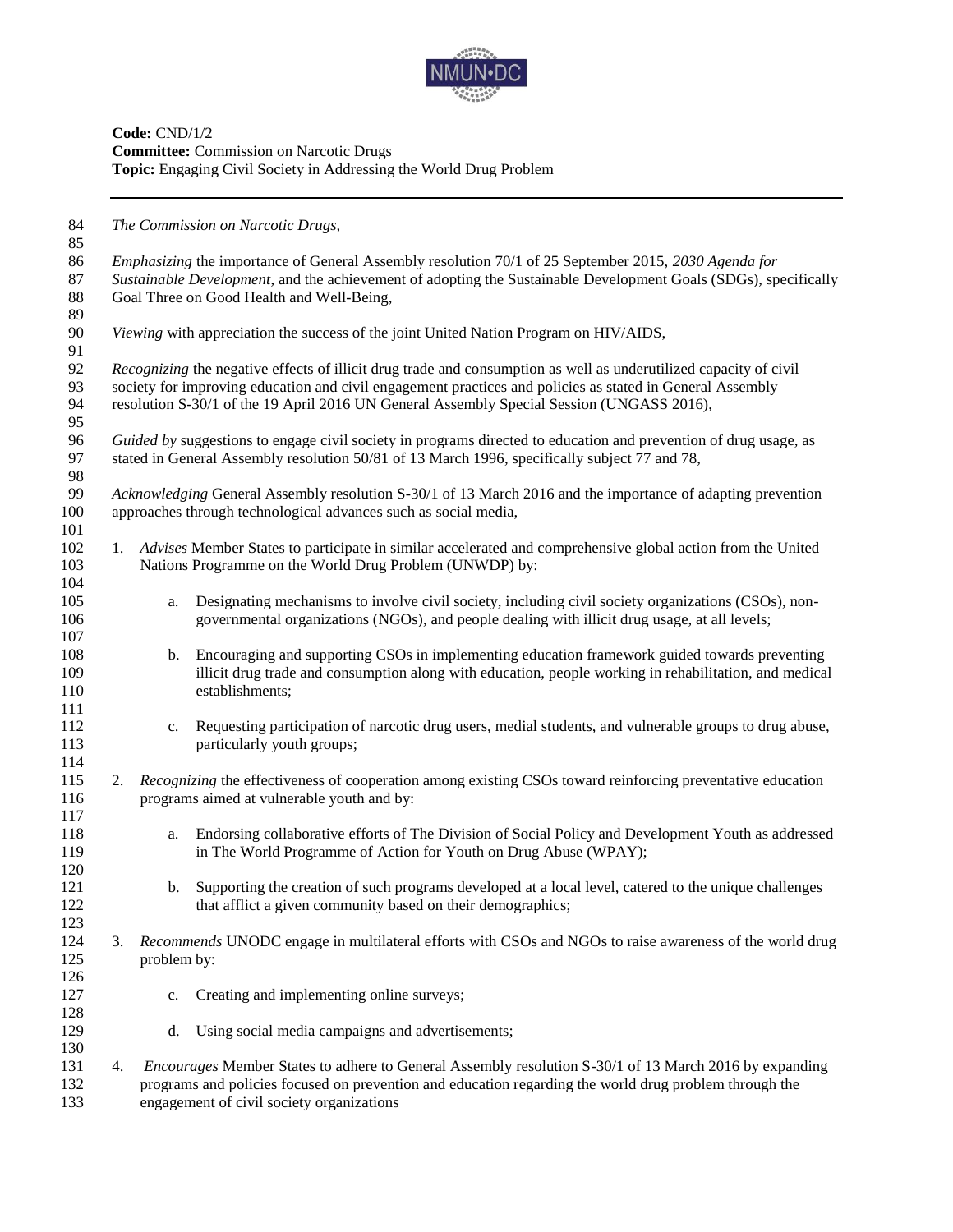

**Code:** CND/1/3 **Committee:** Commission on Narcotic Drugs **Topic:** Engaging Civil Society in Addressing the World Drug Problem

 *The Commission on Narcotic Drugs, Recognizing* the need for cooperation among Member States in implementing civil society organizations (CSO) programs geared at education, training, and drug rehabilitation, *Aware of* the statement made on 16 September 2017 by the United Nations Secretary General Antonio Guterres for a "pragmatic, people-oriented" approach to the world drug problem, "pragmatic, people-oriented" approach to the world drug problem, *Keeping in mind* the work done by non-governmental organizations (NGOs) and civil society organizations (CSOs), especially those whose work directly to combat drug use and production in rural communities, *Recalling* CND resolution 54/11 in its fifty-fifth session from 20 February 2012, titled "Improving the civil society engagement in addressing the world drug problem," *Appreciating* the work done by the United Nations High Commission for Refugees (UNHCR) to expand upon health care and education opportunities in rural and marginalized communities, also considered as fringe communities, *Having examined* education programs such as "Beyond Zero Tolerance: A Reality Based Approach to Drug Education and School Discipline," that targets junior high school students to combat the stigmatization of youth drug use by raising awareness of drug problems, 1. *Recommends* that the Economic and Social Council (ECOSOC) focus their 2018 Forum for Financing Development, which discusses engaging CSOs to address the world drug problem, to simplify and streamline the process by which NGOs and CSOs can access the international resources aimed towards developmental projects outlined under the six "SPEED-E" categories such as: a. Social infrastructure and social institutions, and their improvements; b. Political measures to tackle corruption; c. Economic measures to increase non-agricultural industry for fringe communities; d. Environmental measures designed to sustainably improve licit agricultural industry; e. Developmental measures designed to reduce poverty and standards of living; f. Educational measures aimed at increasing literacy rates, and performance and pervasiveness of higher education, especially in fringe communities; 2. *Affirms* that access to international resources will be considered provided that the following criteria are met: a. The entity requesting the resources is a legitimate NGO or CSO; b. The requesting entity provides full documentation to ECOSOC to include a detailed project proposal, required materials, and a detailed timeline of the project; 3. *Takes note* of the need to ensure the good and faithful use of international resources towards projects that incorporate SPEED-E categories and thus recommends a review process to be outlined as follows: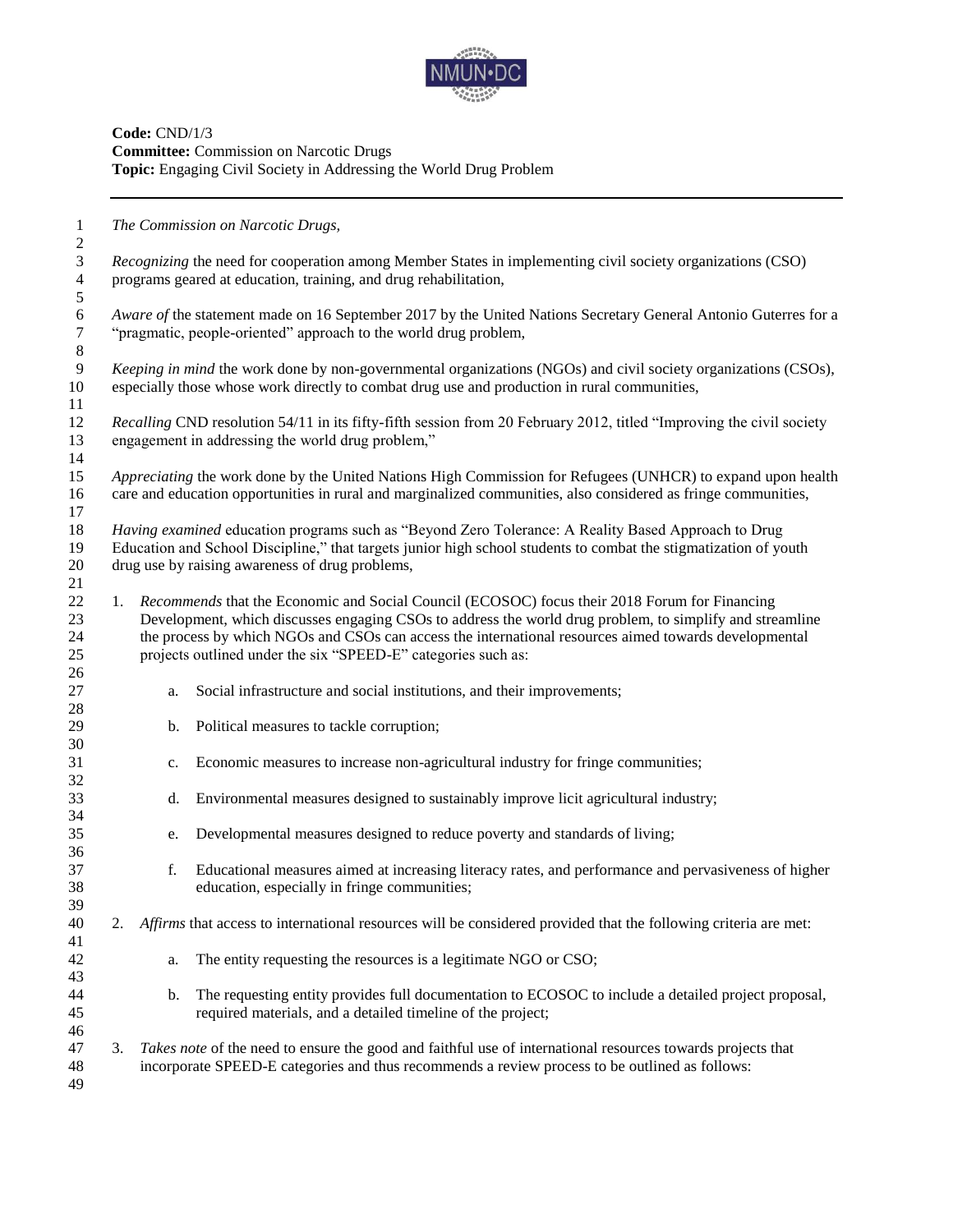| 50 |    | a.                                                                                                      | SPEED-E projects whose execution includes United Nations sourced resources will be reviewed on a              |  |
|----|----|---------------------------------------------------------------------------------------------------------|---------------------------------------------------------------------------------------------------------------|--|
| 51 |    |                                                                                                         | quarterly basis by the ECOSOC review board;                                                                   |  |
| 52 |    |                                                                                                         |                                                                                                               |  |
| 53 |    | b.                                                                                                      | The ECOSOC will determine the mandate and the scope of this review board;                                     |  |
| 54 |    |                                                                                                         |                                                                                                               |  |
| 55 |    |                                                                                                         | 4. Affirms the purpose of the refocusing of the ECOSOC 2018 forum shall be to provide equitable access to the |  |
| 56 |    | human, material, and financial capital to be used for infrastructure development through cooperation of |                                                                                                               |  |
| 57 |    |                                                                                                         | governments, non-governmental organizations, and civil society organizations toward solving the world drug    |  |
| 58 |    |                                                                                                         | problem and where no Member State shall be denied equitable opportunity to access these benefits on the       |  |
| 59 |    |                                                                                                         | premise of refocusing due to geopolitical circumstances;                                                      |  |
| 60 |    |                                                                                                         |                                                                                                               |  |
| 61 | 5. |                                                                                                         | <i>Recommends</i> the expansion of the "NGO Marketplace" by adding an information-sharing web platform, to be |  |
| 62 |    |                                                                                                         | called the "CSO 2 CSO" database for facilitating the free flow of information between the CND and CSOs by:    |  |
| 63 |    |                                                                                                         |                                                                                                               |  |
| 64 |    | a.                                                                                                      | Providing an online resource for CSOs to directly interact with each other and with the CND;                  |  |
| 65 |    |                                                                                                         |                                                                                                               |  |
| 66 |    | $\mathbf b$ .                                                                                           | Forming a space where CSOs can develop, create, and publish articles, workshops, webinars, and                |  |
| 67 |    |                                                                                                         | events;                                                                                                       |  |
| 68 |    |                                                                                                         |                                                                                                               |  |
| 69 |    | $C_{\bullet}$                                                                                           | Having the opportunity to inform new trends and patterns, particularly pertaining to the emergence of         |  |
| 70 |    |                                                                                                         | synthetic drugs;                                                                                              |  |
| 71 |    |                                                                                                         |                                                                                                               |  |
| 72 | 6. |                                                                                                         | Further Requests engagement of academia to better implement the methods of the "Vienna NGO Committee on       |  |
| 73 |    | Drugs" and the "New York NGO Committee on Drugs" to help facilitate education on drug abuse and drug    |                                                                                                               |  |
| 74 |    | abusers in schools by:                                                                                  |                                                                                                               |  |
| 75 |    |                                                                                                         |                                                                                                               |  |
| 76 |    | a.                                                                                                      | Requesting that programs to be implemented include aspects such the re-integration and de-                    |  |
| 77 |    |                                                                                                         | stigmatization of drug users into schools;                                                                    |  |
| 78 |    |                                                                                                         |                                                                                                               |  |
| 79 |    | b.                                                                                                      | Encouraging all techniques and results to be discussed and shared utilizing the CSO 2 CSO platform.           |  |
|    |    |                                                                                                         |                                                                                                               |  |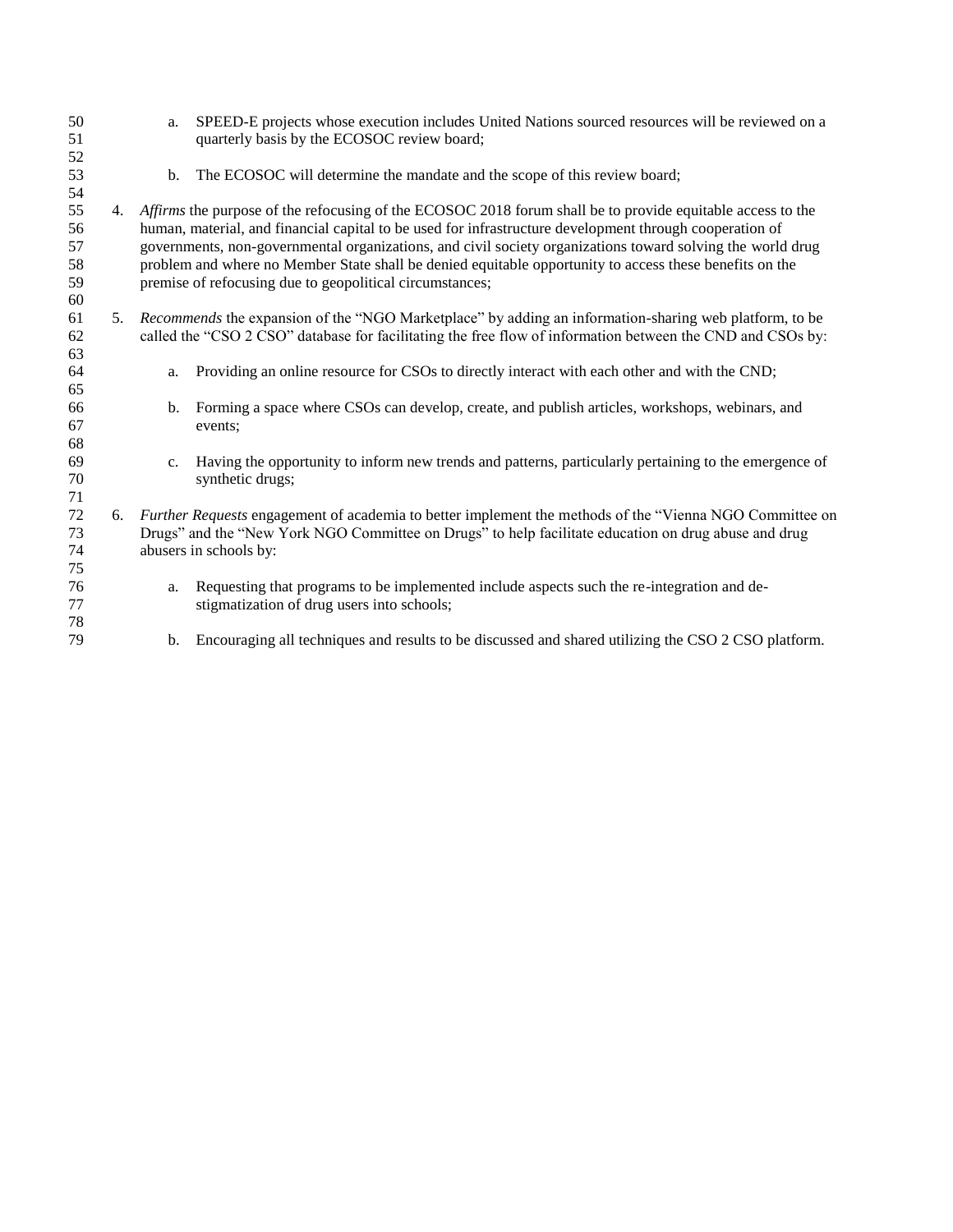

**Code:** CND/1/4 **Committee:** Commission on Narcotic Drugs **Topic:** Engaging Civil Society in Addressing the World Drug Problem

*The Commission on Narcotic Drugs,*

 *Recalling* the *1961 Single Convention on Narcotic Drugs*, the *1971 Convention on Psychotropic Substances* and the *1988 Convention against Illicit Traffic in Narcotic Drugs and Psychotropic Substances*, which are the core conventions of the Commission on Narcotic Drugs (CND), *Alarmed by* rates of nonmedical prescription drug use, which are higher among women than men and emphasizing General Assembly resolution 48/104 of 20 December 1993, titled "Declaration on the Elimination of Violence against Women," which acknowledges that women deserve physical and mental health programs, *Guided by* General Assembly resolution S-30/1 of 19 April 2016 titled; "Our joint commitment to effectively

- addressing and countering the world drug problem," in which the assembly dedicated itself to taking effective and
- practical primary prevention measures which protect people, particularly, children and the youth from drug use, implementing the operational recommendations on cross cutting issues on drugs, treating drug use disorders,
- rehabilitation, recovery and social reintegration; prevention, treatment and care of viral diseases including
- HIV/AIDS and involving as appropriate, various stakeholders including the civil society,
- *Recalling* General Assembly resolution 70/1 of 25 September 2015, the *2030 Agenda for Sustainable Development,* which sets out Sustainable Development Goals (SDGs) that Member States have pledged to achieve in respect of realizing gender equality and the empowerment of women and girls, empowering vulnerable individuals, inclusive and quality education at all levels and promotion of physical and mental well-being,
- *Deeply disturbed by* the specific concerns children face with regards to drug-related violence already highlighted in note by the Secretary-General at the General Assembly's sixty-first session of 29 August 2006, and the effects of education on preventing drug abuse, as seen with Loving the Nation's Children and the Families And Schools Together (FAST) Programme,
- 

 *Believing* firmly in the importance of science-based, culturally sensitive prevention programmes to forestall future drug misuse and abuse in at-risk populations such as children as highlighted in CND resolution 46/1 of 15 April 2003, 

 *Recalling* CND resolution 59/5 of 18 March 2016, "Mainstreaming a gender perspective in drug-related policies and programmes", which calls for implementing national drug policies in full conformity with the relevant international drug control conventions that take into account the specific needs of women and girls, especially health services developed primarily for their needs,

 *Deeply concerned by* the inadequate attention paid to the specific vulnerabilities facing women who inject drugs (WID), and the role that social stigmatization in general, and of women in particular, plays in preventing People Who Inject Drugs (PWID) from seeking or receiving health care,

 *Taking note* of Economic and Social Council resolution 1996/31 of 25 July 1996 titled, "Consultative relationship between the United Nations and non-governmental organizations", which confirms the need to take into account the full diversity of non-governmental organizations (NGOs) at all levels of engagement,

 *Further recalling* CND Resolution 59/5 of 18 March 2016, which aims at reflecting drug policies and rehabilitation through a gender approach, which takes note of the pertinent role women play in addressing the world drug problem

and also encourages their various contributions to the development and implementation of national drug policies

- through the kaleidoscope of CSOs and NGOs,
-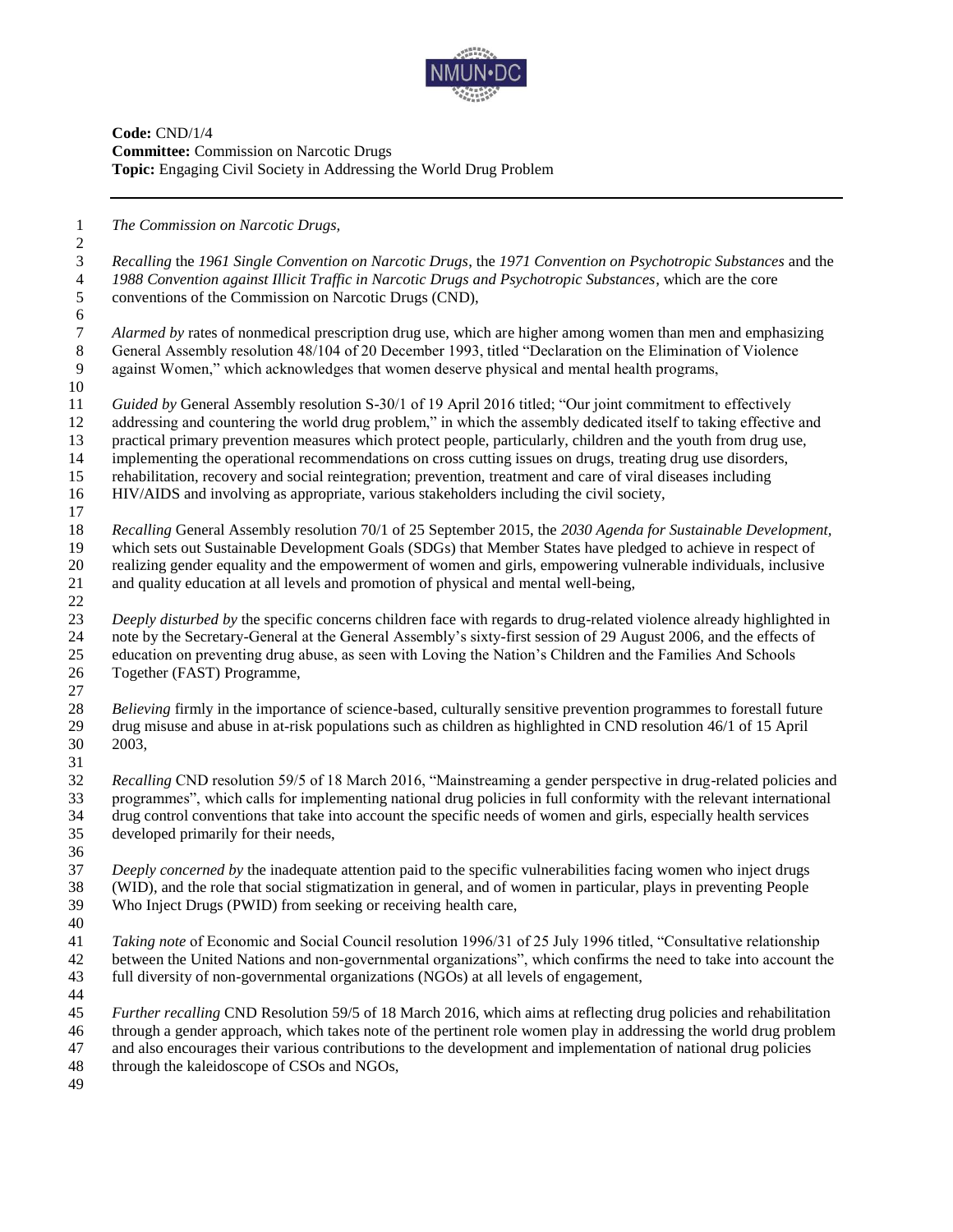| 50<br>51<br>52 |    | Further reminds that the UN General Assembly Special Session on the World Drug Problem (UNGASS) aims to<br>bring the youth's perspective in addressing the world drug problem and encourages the international conversation<br>about drug control policies, |                                                                                                                       |  |  |
|----------------|----|-------------------------------------------------------------------------------------------------------------------------------------------------------------------------------------------------------------------------------------------------------------|-----------------------------------------------------------------------------------------------------------------------|--|--|
| 53             |    |                                                                                                                                                                                                                                                             |                                                                                                                       |  |  |
| 54             | 1. |                                                                                                                                                                                                                                                             | <i>Encourages</i> education campaigns with particular Member States in collaboration with a United Nations            |  |  |
| 55             |    |                                                                                                                                                                                                                                                             | Educational, Scientific and Cultural Organization with the objective of correcting misinformation of drugs, drug      |  |  |
| 56             |    | dependency, and its consequences:                                                                                                                                                                                                                           |                                                                                                                       |  |  |
|                |    |                                                                                                                                                                                                                                                             |                                                                                                                       |  |  |
| 57             |    |                                                                                                                                                                                                                                                             |                                                                                                                       |  |  |
| 58             |    | a.                                                                                                                                                                                                                                                          | For removing or drastically decreasing the stigma that drug users currently are associated with by                    |  |  |
| 59             |    |                                                                                                                                                                                                                                                             | providing factual information and ensuring individuals are aware of the consequences of drug abuse;                   |  |  |
| 60             |    |                                                                                                                                                                                                                                                             |                                                                                                                       |  |  |
| 61             |    | b.                                                                                                                                                                                                                                                          | By encouraging the reintegration of women and children affected by the consequences of drugs as well                  |  |  |
| 62             |    |                                                                                                                                                                                                                                                             | as creating a forum for future support and treatment;                                                                 |  |  |
| 63             |    |                                                                                                                                                                                                                                                             |                                                                                                                       |  |  |
| 64             |    | c.                                                                                                                                                                                                                                                          | Through suggesting direct engagement methods that fit within the framework of a transformative                        |  |  |
| 65             |    |                                                                                                                                                                                                                                                             | pedagogy, an educational initiative engineered around the sustainable development framework which                     |  |  |
|                |    |                                                                                                                                                                                                                                                             |                                                                                                                       |  |  |
| 66             |    |                                                                                                                                                                                                                                                             | aims to unify personal insight and knowledge-based learning, such as:                                                 |  |  |
| 67             |    |                                                                                                                                                                                                                                                             |                                                                                                                       |  |  |
| 68             |    | i.                                                                                                                                                                                                                                                          | Service learning, a form of learning where students learn directly through pragmatic approaches                       |  |  |
| 69             |    |                                                                                                                                                                                                                                                             | while addressing a social issue, focused on engaging in community service programs;                                   |  |  |
| 70             |    | ii.                                                                                                                                                                                                                                                         | Field experience focused on direct assistance and immediate response;                                                 |  |  |
| 71             |    | iii.                                                                                                                                                                                                                                                        | Psychosocial immersions geared towards reintegration and rehabilitation;                                              |  |  |
| 72             |    |                                                                                                                                                                                                                                                             |                                                                                                                       |  |  |
| 73             | 2. |                                                                                                                                                                                                                                                             | Encourages physical and mental health programs in partnership with international non-governmental                     |  |  |
| 74             |    |                                                                                                                                                                                                                                                             | organizations that cater to the treatment of women as:                                                                |  |  |
| 75             |    |                                                                                                                                                                                                                                                             |                                                                                                                       |  |  |
|                |    |                                                                                                                                                                                                                                                             |                                                                                                                       |  |  |
| 76             |    | a.                                                                                                                                                                                                                                                          | This partnership would aid existing NGOs focused on women's health and mental health to operate                       |  |  |
| 77             |    |                                                                                                                                                                                                                                                             | and build upon existing foundations; which would include:                                                             |  |  |
| 78             |    |                                                                                                                                                                                                                                                             |                                                                                                                       |  |  |
| 79             |    | i.                                                                                                                                                                                                                                                          | Drug and sex counselling and mental health services;                                                                  |  |  |
| 80             |    | ii.                                                                                                                                                                                                                                                         | HIV testing and preventative healthcare;                                                                              |  |  |
| 81             |    | iii.                                                                                                                                                                                                                                                        | Female health examinations;                                                                                           |  |  |
| 82             |    |                                                                                                                                                                                                                                                             |                                                                                                                       |  |  |
| 83             | 3. |                                                                                                                                                                                                                                                             | <i>Endorses</i> the reintegration of victims of substance abuse, such as but not limited to, marginalized people like |  |  |
| 84             |    |                                                                                                                                                                                                                                                             | women, children, and sex workers who are afraid to seek help and treatment, due to either isolation or                |  |  |
| 85             |    | retraction, and must be aided by:                                                                                                                                                                                                                           |                                                                                                                       |  |  |
|                |    |                                                                                                                                                                                                                                                             |                                                                                                                       |  |  |
| 86             |    |                                                                                                                                                                                                                                                             |                                                                                                                       |  |  |
| 87             |    | a.                                                                                                                                                                                                                                                          | Providing medicinal and social support systems to assist in the reintegration of sex workers into                     |  |  |
| 88             |    |                                                                                                                                                                                                                                                             | society:                                                                                                              |  |  |
| 89             |    |                                                                                                                                                                                                                                                             |                                                                                                                       |  |  |
| 90             |    |                                                                                                                                                                                                                                                             | b. Promoting efforts to reduce the spread of HIV and AIDS that is proliferating from country to country               |  |  |
| 91             |    |                                                                                                                                                                                                                                                             | through sex work;                                                                                                     |  |  |
| 92             |    |                                                                                                                                                                                                                                                             |                                                                                                                       |  |  |
| 93             |    | c.                                                                                                                                                                                                                                                          | Approving the proffering of rehabilitation services as part of citizen health care in their home country              |  |  |
| 94             |    |                                                                                                                                                                                                                                                             | by recognizing that drug rehabilitation can be too expensive for some individuals further exacerbating                |  |  |
| 95             |    |                                                                                                                                                                                                                                                             | the drug problem;                                                                                                     |  |  |
| 96             |    |                                                                                                                                                                                                                                                             |                                                                                                                       |  |  |
|                |    |                                                                                                                                                                                                                                                             |                                                                                                                       |  |  |
| 97             | 4. |                                                                                                                                                                                                                                                             | <i>Emphasizes</i> specifically women and children negatively impacted by substance abuse and drug users:              |  |  |
| 98             |    |                                                                                                                                                                                                                                                             |                                                                                                                       |  |  |
| 99             |    | a.                                                                                                                                                                                                                                                          | Acknowledges that women fear asking for help from their governments due to possible retribution or                    |  |  |
| 100            |    |                                                                                                                                                                                                                                                             | shame that can be inflicted upon them by society, such as:                                                            |  |  |
| 101            |    |                                                                                                                                                                                                                                                             |                                                                                                                       |  |  |
| 102            |    | i.                                                                                                                                                                                                                                                          | In extreme cases women are susceptible to drug use, sex work, social marginalization, stigma and                      |  |  |
| 103            |    |                                                                                                                                                                                                                                                             | discrimination, which prevents them from accessing HIV services;                                                      |  |  |
| 104            |    | ii.                                                                                                                                                                                                                                                         | Pregnant women living with HIV spread the virus to their children they fail to receive treatment                      |  |  |
| 105            |    |                                                                                                                                                                                                                                                             | due to fear of social stigma;                                                                                         |  |  |
|                |    |                                                                                                                                                                                                                                                             |                                                                                                                       |  |  |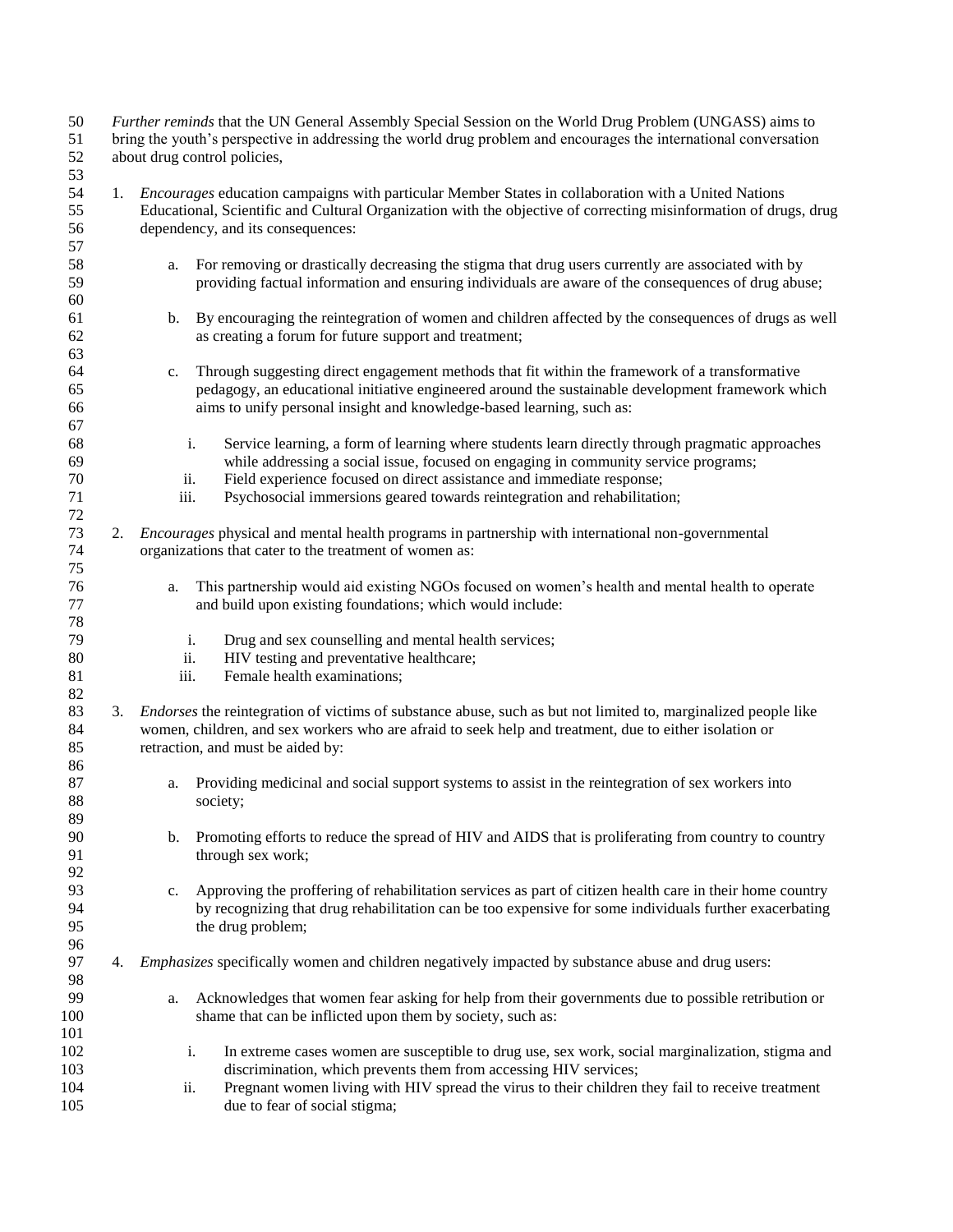| 106<br>107 |    | iii. | Some women struggle to accept the diagnosis and refuse to have therapy, categorized as HIV<br>dissidents;                                                                                  |
|------------|----|------|--------------------------------------------------------------------------------------------------------------------------------------------------------------------------------------------|
| 108<br>109 |    | b.   | Children in high risk drug areas are often targeted by gangs and even influenced by drug-abusing                                                                                           |
| 110        |    |      | parents;                                                                                                                                                                                   |
| 111<br>112 | 5. |      | Recommends the cooperation of Member States and the Commission on Narcotic Drugs to implement inclusive                                                                                    |
| 113        |    |      | educational programs utilizing civil society to:                                                                                                                                           |
| 114<br>115 |    | a.   | Facilitate the implementation by providing translation of language and adaptation of culture by                                                                                            |
| 116        |    |      | involving indigenous teachers and local leaders;                                                                                                                                           |
| 117        |    |      |                                                                                                                                                                                            |
| 118<br>119 |    | b.   | Emphasize the family unit, which has proven to be effective in preventing substance abuse;                                                                                                 |
| 120<br>121 |    | c.   | Educate the global youth on the dangers of illicit substance abuse;                                                                                                                        |
| 122        | 6. |      | <i>Emphasizes</i> the importance of facilitating education sharing among the youth through influential figures, such                                                                       |
| 123<br>124 |    |      | as teachers, and other community members;                                                                                                                                                  |
| 125        | 7. |      | Has resolved to further allow CSOs representing affected populations a role in advisement on policy-making                                                                                 |
| 126        |    | by:  |                                                                                                                                                                                            |
| 127        |    |      |                                                                                                                                                                                            |
| 128        |    | a.   | Requesting Member States work closely with regional and national CSOs that represent affected                                                                                              |
| 129        |    |      | populations by:                                                                                                                                                                            |
| 130<br>131 |    | i.   | Emphasizing the vital role CSOs play in addressing the world drug problem frequently as a bridge                                                                                           |
| 132        |    |      | between local communities and national or international intervention;                                                                                                                      |
| 133        |    | ii.  | Expressing its hope that Member States will collaborate with CSOs representing affected                                                                                                    |
| 134        |    |      | populations, particularly affected populations that may have reason to fear judicial retribution;                                                                                          |
| 135<br>136 |    | iii. | Recommending to Member States the implementation of a formal framework by which CSOs<br>representing affected populations may petition regional and national governments directly;         |
| 137        |    |      |                                                                                                                                                                                            |
| 138        |    | b.   | Recommends that future conferences of CSOs addressing the world drug problem emphasize the                                                                                                 |
| 139        |    |      | importance of diverse representation, in particular representation from groups that may have reason to                                                                                     |
| 140        |    |      | fear legal retribution such as people who use drugs or farmers cultivating illicit crops, by:                                                                                              |
| 141        |    |      |                                                                                                                                                                                            |
| 142        |    | i.   | Requesting the presence of CSOs that represent populations affected by the world drug problem at                                                                                           |
| 143        |    |      | specifically such as New York Non-Governmental Organization Committee on Drugs and the                                                                                                     |
| 144        |    |      | Vienna Non-Governmental Organizations Committee on Drugs;                                                                                                                                  |
| 145<br>146 |    | ii.  | Supporting the work already in progress to establish functional lists of active CSOs for easing<br>communication and cooperation, undertaken by the New York Non-Governmental Organization |
| 147        |    |      | Committee on Drugs and the Vienna Non-Governmental Organizations Committee on Drugs;                                                                                                       |
| 148        |    |      |                                                                                                                                                                                            |
| 149        |    | c.   | Further recommends the engagement of CSOs for preventing drug use stigma inhibiting the                                                                                                    |
| 150        |    |      | representation of affected populations especially those already suffering from discrimination of any                                                                                       |
| 151        |    |      | kind;                                                                                                                                                                                      |
| 152        |    |      |                                                                                                                                                                                            |
| 153        | 8. |      | Recommends that the CND create "the Guidelines for the integration of CSOs in solving the world's drug                                                                                     |
| 154        |    |      | problem" which will be the international framework for the implementation of policies created by CSOs in                                                                                   |
| 155        |    |      | various Member States to tackle the world drug problem, including:                                                                                                                         |
| 156        |    |      |                                                                                                                                                                                            |
| 157<br>158 |    | a.   | Creation of systematic mechanisms with NGOs or with civil society generally to assist the CND or<br>United Nations Office on Drugs and Crime (UNODC) in developing policy and programmes;  |
| 159        |    |      |                                                                                                                                                                                            |
| 160        |    | b.   | Recommendations generated by the CSOs towards Member States, CND and UNODC on mapping,                                                                                                     |
| 161        |    |      | sharing good practices and supporting involvement of civil society;                                                                                                                        |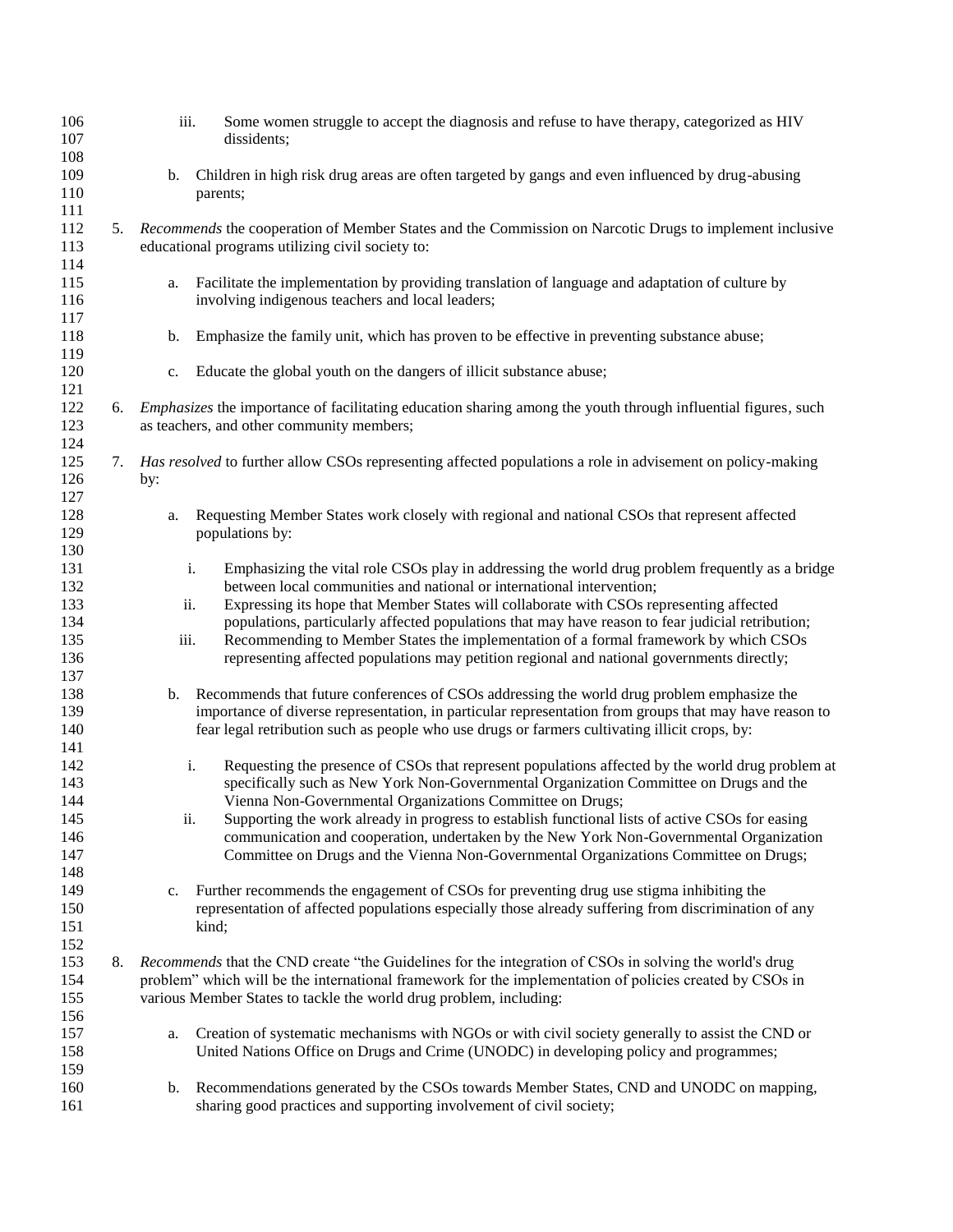| 162<br>163<br>164<br>165               | Regional consultations by the CSOs to ascertain best practices for the rehabilitation of drug victims in<br>$c_{\cdot}$<br>specific regions and how they can be implemented and exchanged on a global level;                                                                                                                                                                               |
|----------------------------------------|--------------------------------------------------------------------------------------------------------------------------------------------------------------------------------------------------------------------------------------------------------------------------------------------------------------------------------------------------------------------------------------------|
| 166                                    | Promoting drug policies based on evidence, health, human rights and development;<br>d.                                                                                                                                                                                                                                                                                                     |
| 167<br>168<br>169<br>170<br>171<br>172 | Commissioning a biennial review of the level of engagement and expenditure attributed to CSOs<br>e.<br>activity by other UN entities and consider and approve proposals arising from such a review which can<br>enhance the involvement and contribution of NGOs and further develop the role of the UNODC Civil<br>Affairs Office:                                                        |
| 173<br>174<br>175<br>176               | 9. Recommends that the Civil Society Task Force, a joint initiative of the Vienna NGO Committee on Drugs<br>(VNGOC) and the New York Committee on Drugs (NYNGOC) created for the United Nations General<br>Assembly Special Session on the world drug problem in 2016, be reinstated as a permanent body for the main<br>purpose of acting as the liaison between CSOs and the Commission. |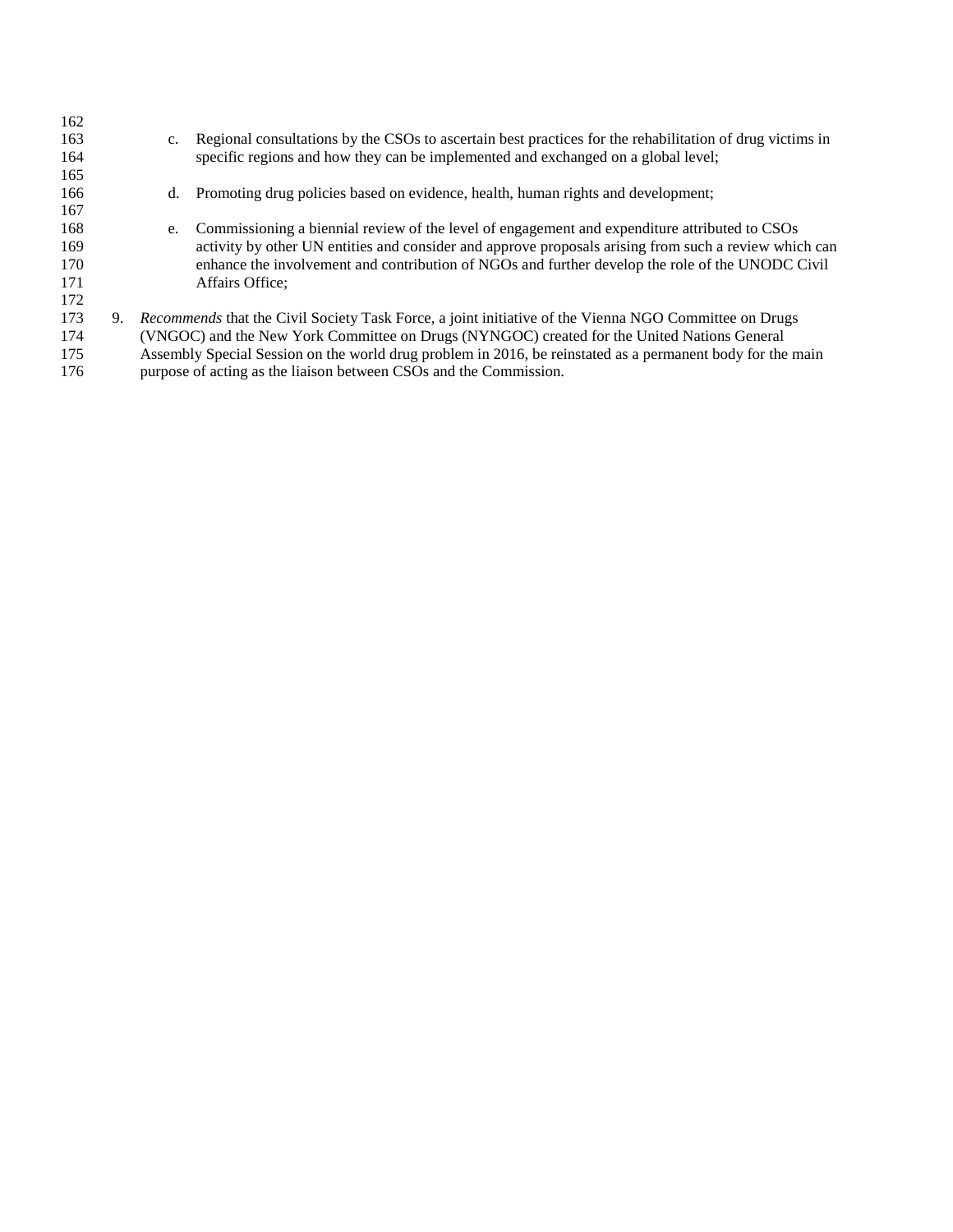

**Code:** CND/1/5 **Committee:** Commission on Narcotic Drugs **Topic:** Engaging Civil Society in Addressing the World Drug Problem

*The United Nations Commission on Narcotic Drugs,*

 *Welcoming* all Member States to come together to address the ever-increasing world drug problem in a collaborative and sustainable way,

6 *Reaffirming* the role of civil societies organizations (CSOs) in preventing, treating, and educating around the effects of drug use and for those who are dependent on drugs, of drug use and for those who are dependent on drugs, 

 *Guided by* the *1961 Single Convention on Narcotic Drugs*, the *1971 Convention on Psychotropic Substances*, and the *1988 Convention against Illicit Traffic in Narcotic Drugs and Psychotropic Substances*, which are the main international drug control conventions,

 *Emphasizing* the role of the Annual World Drug Report aimed at improving the understanding of the world drug problem and contributing towards fostering greater international cooperation for countering its impact on health and security in helping civil society become engaged in mending the world drug problem,

 *Recognizing* the importance of quality treatment services from the health care systems, social education, prevention, and non-governmental organizations (NGOs) involvement of all aspects of society will help eradicate the world drug problem, 

 *Emphasizing* the International Drug Policy Consortium's (IDPC) Policy Principle five that "drug policies should be developed and implemented based on open and constructive relationships with civil society" and its importance since NGOs and civil society organizations (CSOs) are an invaluable human resource for expertise and understanding on a ground level,

 *Expressing its appreciation* to the Civil Society Task Force (CSTF) in successfully delivering the mission and objective for the 2016 United Nations General Assembly Special Session (UNGASS) through the "Beyond 2008" initiative when Member States successfully received a first-hand information on improvisation, best practices, innovative policies, and implementation based on the December 2014 – April 2016 "Report on the Civil Society

Task Force for UNGASS 2016,"

 *Recognizing* "Localizing the SDG" toolbox from the UNDP, United Nations Human Settlements Programme (UN- Habitat) and Global Task Force, to raise awareness among the local and national actors regarding drugs and global issues, and urging civil society to realize their role in combatting this drug problem,

 *Having studied* the "After the War on Drugs: Blueprint for Regulation" and its impact on market levels to achieve a "sensible, pragmatic approach to control drug production, supply, and use,"

 *Reminding* the "UNODC-WHO Joint Programme on drug dependence treatment and care" and its health-centered strategy aimed to reduce the demand for illicit substances, alleviate suffering, and mitigate drug-related harm through all levels of society, 

- 1. *Further recommends* that Member States should engage civil society at the grassroots level to create policies that will guide them;
- 2. *Advocates* all Member States, NGOs, and CSOs work together to fully implement "Localizing the SDG" toolbox by:
- a. Encouraging CSTF and CSOs to help disperse this toolbox through media instruments and campaigns;
-